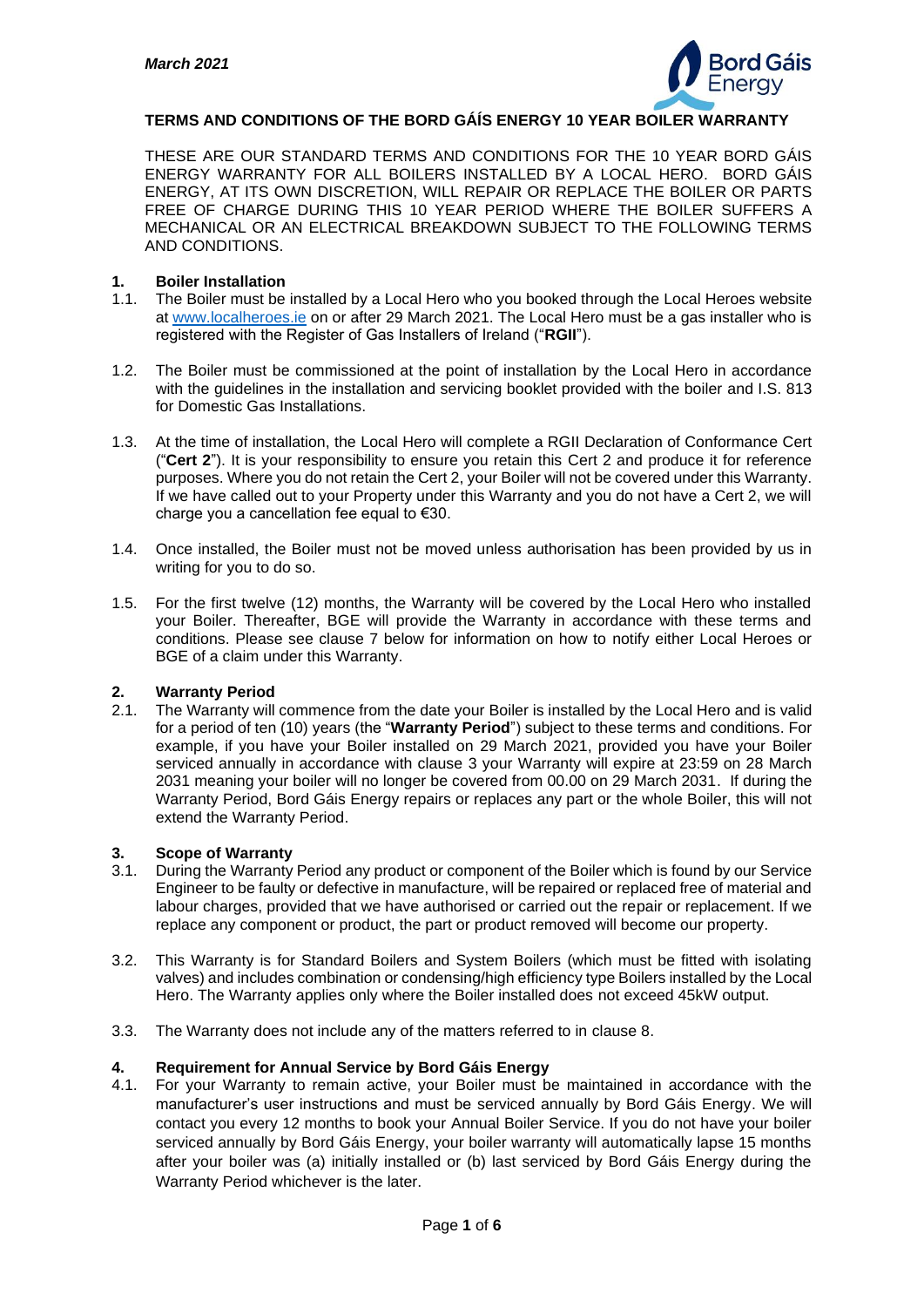

- 4.2. Your first Annual Boiler Service will be provided for free by Bord Gáis Energy and will be due twelve months following the date of installation of your Boiler by the Local Hero. To ensure we record your entitlement to this free Annual Boiler Service we will set up a Bord Gáis Energy HomeCare account for you once your Boiler has been installed. This account will record your name, address and contact details so that we can contact you to remind you of your Annual Boiler Service.
- 4.3. If you choose to setup an online account, BGE will contact you via email to remind you of your Annual Boiler Service Date. We may also phone you to arrange your appointment for your Annual Boiler Service.

## **5. Price Payable By You**

5.1. As set out in clause 3 above, your first Annual Boiler Service will be provided for free by Bord Gáis Energy. All Annual Boiler Services thereafter (i.e. from your second Annual Boiler Service onwards) during the Warranty Period will be charged at Bord Gáis Energy's standard price. You can check the current rates applicable to our boiler servicing products on the Bord Gáis Energy website at www.bordgaisenergy.ie or by calling our customer service representatives on 01 611 01 01. The price quoted to you is inclusive of VAT at the applicable rate from time to time.

## **6. Termination**

- 6.1. We shall be entitled to terminate this Warranty at any time during the Warranty Period if:
	- (a) you fail to book an Annual Boiler Service within 15 months of either (a) installation of the Boiler or (b) your last Annual Boiler Service
	- (b) you default in making any payment due to us;
	- (c) you fail to notify us of a claim in accordance with clause 7 of these terms and conditions; or
	- (d) in the opinion of a Service Engineer, there is a Health and Safety issue (which will be reported to you where relevant) that means it is inappropriate, unsafe or otherwise unsuitable for the Annual Boiler Service to continue or proceed.
- 6.2. Upon termination of the Warranty in accordance with this clause 6, Bord Gáis Energy will have no further obligations to you in respect of the Boiler or otherwise.

## **7. Reporting a Breakdown**

- 7.1. If your Boiler suffers a mechanical or an electrical breakdown during the 12 months following installation, please immediately contact Local Heroes at support@localheroes.ie. After 12 months, if you experience any issues please contact Bord Gáis Energy immediately by calling 01 6110145. Our normal working times, excluding Bank Holidays are 8am – 8pm Monday to Friday, and 9am – 5.30pm Saturday. We will arrange for a Service Engineer, to inspect and repair, or where in our sole opinion repair is not economic, arrange to replace the boiler. Where you do not notify either Local Heroes or Bord Gáis Energy in accordance with this claim procedure set out in this clause 7, your Boiler will not be covered under this Warranty.
- 7.2. Any claims made under the terms and conditions of this warranty must be made within the Warranty Period.
- 7.3. We reserve the right to charge a call-out fee of  $\epsilon$ 30 where:
	- (a) A fault cannot be found.
	- (b) The breakdown or fault has been caused by an event, which is excluded from the warranty as set out in clause 8;
	- (c) You cancel a visit by us less than 24 hours before the time of the scheduled visit
	- (d) We cannot gain access to your Boiler to insect it
	- (e) your Boiler is not covered under this Warranty
- 7.4. We will not be obliged to inspect your boiler where it is considered by the relevant engineer (Local Hero or Service Engineer) that it is inappropriate, unsafe or otherwise unsuitable due to a Health and Safety issue. Where access is required to service installations in lofts or attics, you must ensure that a permanently fixed access ladder is in place. It is your responsibility to ensure there is adequate lighting and permanently fixed flooring. For any cupboard installations, you must provide minimum working clearances as detailed in the installation instructions. Bord Gáis Energy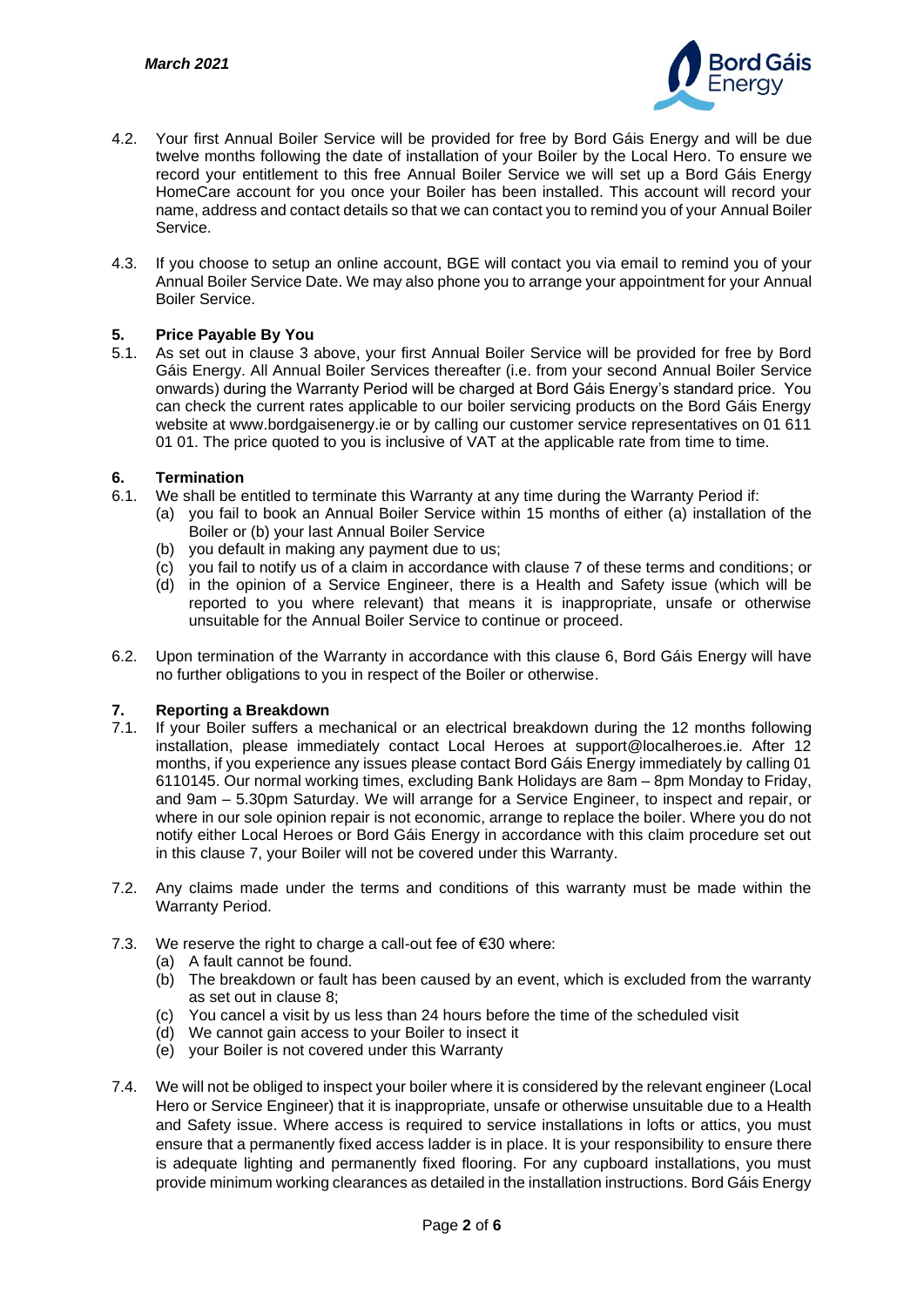

will not accept responsibility for the removal of cupboards, kitchen units or trims in order to gain access for repairs.

## **8. Exclusions to Cover**

- 8.1. This Warranty does not apply to:-
	- (a) The following faults or defects or any work required to rectify same:
		- (i) any defect or damage occurring from a failure of the electricity, fuel or water supply;
			- (ii) any defect or damage occasioned by fire, lightning, explosion, flood, storm, tempest, frost, impact or other extraneous cause;
			- (iii) normal wear and tear or any deterioration in the condition, effectiveness or operation of the central heating installation, radiators, pipework or any part thereof as a result of its use or the passing of time;
			- (iv) any consequential or indirect loss suffered because of water leaks and/or a breakdown of the Boiler as a result of its use or the passing of time, the cost of putting right faults caused by damage or not using the appliance, or of interim supply of heat through other means;
			- (v) any defect caused through malicious or wilful action, negligence, misuse or third-party interference;
			- (vi) any modification, adjustment or repair to the Boiler by a third party which was not approved by us;
			- (vii) any defect, damage or breakdown caused by deliberate action, accident, misuse or third-party interference including modification or an attempted repair which does not fully comply with industry standards;
			- (viii) de-scaling or other work required as a result of hard water scale deposits or from damage caused by aggressive water or sludge resulting from corrosion. Indications that such work may be required include a noisy boiler, cold spots on radiators, sludge in pipes and poor circulation of the central heating system;
			- (ix) de-sludging of the system
			- (x) any defect or damage or detrimental effect to the appliance due to contamination (including by water, bacteria, sediment or sludge) of fuel or lack of fuel supply;
			- (xi) any costs incurred during delays in fixing reported faults.
			- (xii) failure of any external pump after the first 12 months;
			- (xiii) the replacement of decorative parts, casing and body of the Boiler;
			- (xiv) the replacement of any part or component which is listed in the table of Excluded Parts;
			- (xv) refilling central heating system with water and venting radiator or cylinder circuit;
			- (xvi) the replacement of the heat exchanger due to a leak, blockage, noise, or failure due to poor water quality:
			- (xvii) the fabric of the building or pipe-work buried in it;
			- (xviii) any pumps in inaccessible locations;
			- (xix) any domestic water services including the cold-water supply tank, its feed, outlets, overflow and the hot water cylinder. The electrical immersion element is specifically excluded;
			- (xx) the following replacement parts: light bulbs, electrical re-wiring, external programmers/time clocks, radiators, room thermostats, radiator valves, external motorised valves, expansion tanks or cylinders, external expansion vessels, pipework and conventional/ balanced/ or fan flues;
			- (xxi) any defect or damage or detrimental effect due to the incorrect fuel supply by a third party; or
			- (xxii) any defect or damage or detrimental effect caused after the first twelve (12) months as a result of inappropriate condensate discharge including to a septic tank or in contravention of the Water Pollution Acts 1977 and 1990 as amended.
			- (b) Any loss of gas caused by third party interference.

#### **9. Data Protection**

9.1. Bord Gáis Energy Limited is the Controller of your Personal Data. For the first 12 months after installation we will process your personal data in accordance with the Local Heroes Privacy Policy at[: https://www.localheroes.ie/privacy-policy](https://www.localheroes.ie/privacy-policy) . Thereafter, if you have your Boiler serviced by Bord Gáis Energy, your personal data will be processed in accordance with the HomeCare Privacy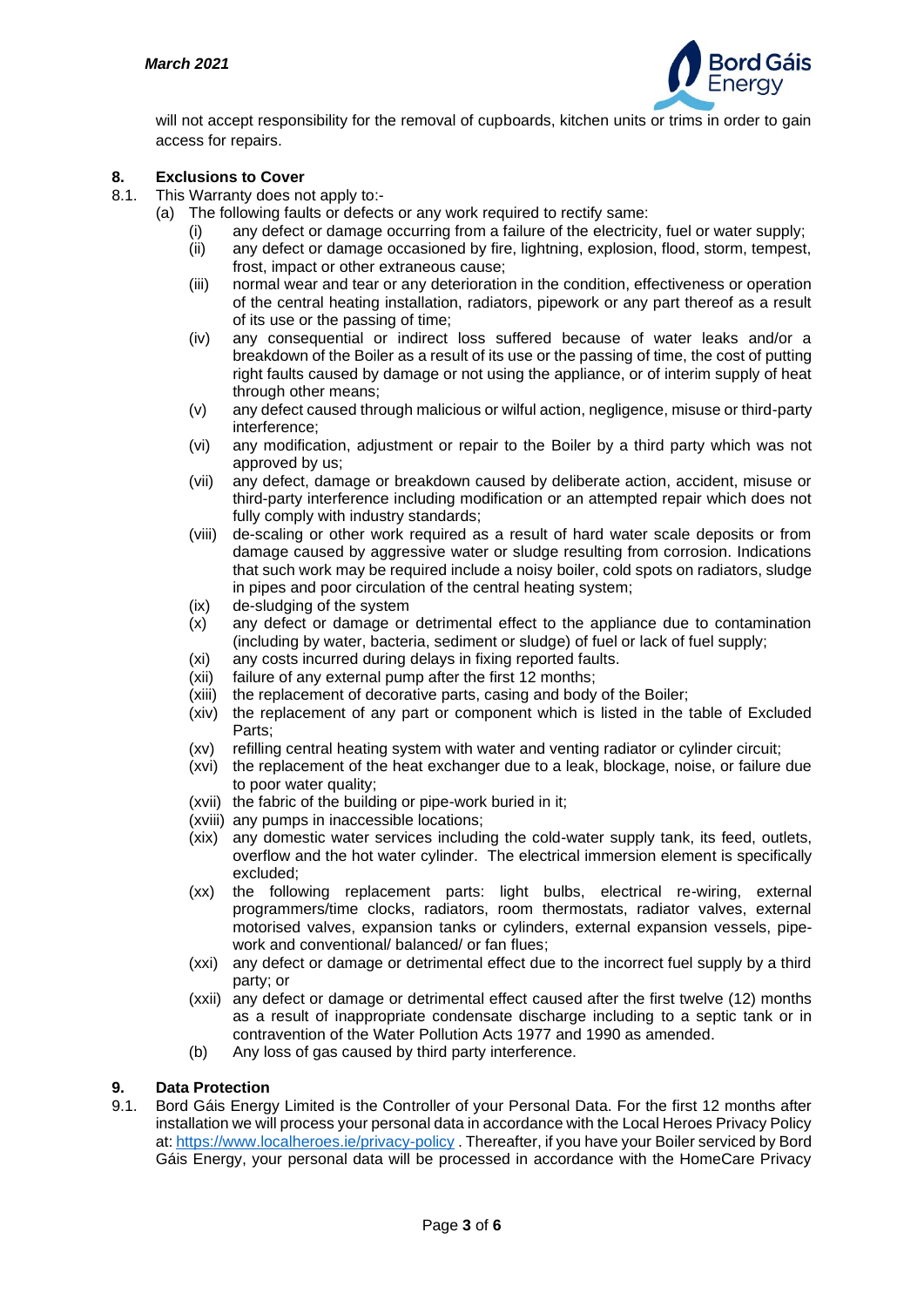

notice at: please read: [https://assets-us-01.kc-usercontent.com/7dd6b71d-d672-0004-6a4d-](https://assets-us-01.kc-usercontent.com/7dd6b71d-d672-0004-6a4d-7043e1d0db33/22cc4910-40a0-4d3b-b195-bc1e852c178d/HomeCarePrivacyNotice.pdf)[7043e1d0db33/22cc4910-40a0-4d3b-b195-bc1e852c178d/HomeCarePrivacyNotice.pdf](https://assets-us-01.kc-usercontent.com/7dd6b71d-d672-0004-6a4d-7043e1d0db33/22cc4910-40a0-4d3b-b195-bc1e852c178d/HomeCarePrivacyNotice.pdf)

#### **10. Glossary**

10.1. In these warranty terms and conditions

"**Annual Boiler Service**" means a service of a boiler as described in clause 10.1;

"**Annual Boiler Service Date**" means the yearly anniversary of the installation of your Boiler by a Local Hero;

"**Boiler**" means your boiler which has been installed by a Local Hero and therefore has the benefit of this 10 year warranty subject to the terms and conditions above;

"**Bord Gáis Energy"**, **"us"** or **"we"** means Bord Gáis Energy Limited, a company incorporated in Ireland with registration number 463078 and registered office at 1 Warrington Place, Dublin 2 and where the context so permits unless the contrary intention appears, its authorised agents and subcontractors;

"**Cert 2**" means the certificate of conformance issued by the Local Hero when your Boiler is installed;

"**Excluded Parts**" means those parts listed in the table entitled "List of spare parts excluded from the Warranty" annexed to this Warranty;

**"Health and Safety"** means matters relating to:

- (a) the applicable requirements of health and safety legislation in Ireland including, but not limited to, the Safety Health & Welfare at Work Act 2005 (as amended from time to time) and any regulations made thereunder from time to time;
- (b) the Building Control Acts 1990 and 2007 and any relevant Building Regulations made thereunder and any Building Regulations Technical Guidance Documents;
- (c) all relevant Codes of Practice, Guidelines and technical documentation/specifications prepared by the National Standards Authority of Ireland and regional requirements for Ireland;
- (d) all relevant Codes of Practice, Guidelines and technical documentation/specifications prepared by ETCI;
- (e) System Supplier/Product Manufacturer Instructions and Guidelines;
- (f) all relevant installation standards applicable in Ireland, including, without limitation, I.S. 813; and
- (g) industry best practice;

"**HomeCare**" means the range of boiler services and energy services products provided by Bord Gáis Energy;

"**I.S. 813**:" means the current edition of the Irish Standard 813: for Domestic Gas Installations as laid down by the National Standards Authority of Ireland, as amended or replaced from time to time, and any reference in this Warranty to a specific provision of I.S. 813 shall be a reference to the current version of that provision as amended or replaced from time to time;

"**Local Hero**" means the trader who you engaged through www.localheroes.ie who installed your Boiler;

"**Property**" means the domestic address at which we will carry out the Annual Boiler Service;

"**Service Engineer**" means a qualified and experienced engineer engaged by Bord Gáis Energy to carry out boiler servicing and repair works;

"**Standard Boiler**" means an appliance that contains a domestic central heating boiler only;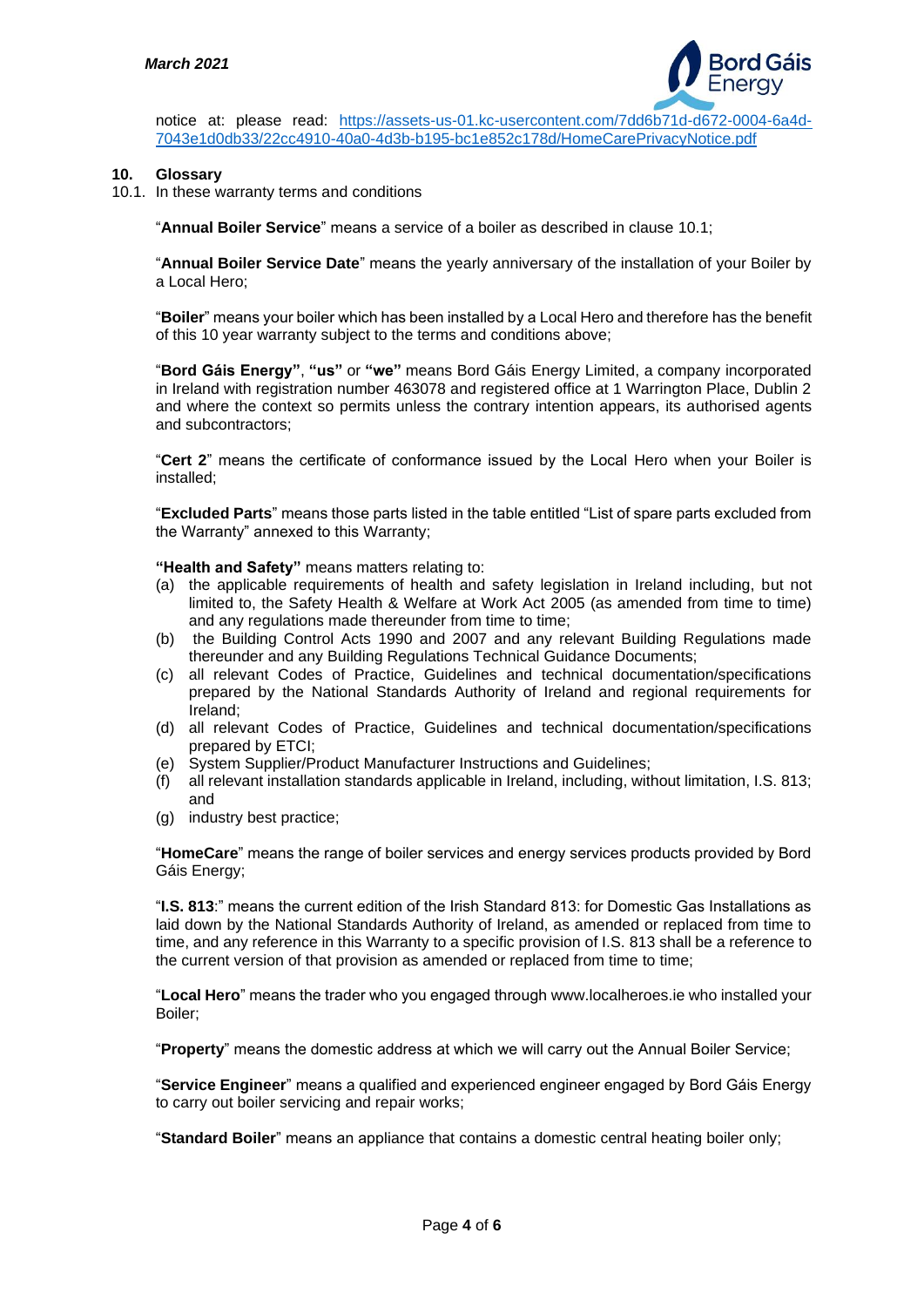

"**System Boiler**" means an appliance that contains a domestic central heating boiler and plumbing components including a circulating pump, expansion vessel and safety valve plus internal piping connecting these devices together;

"**Warranty**" means the ten-year guarantee of your Boiler subject to the terms and conditions set out above.

"**Warranty Period**" means the ten-year period, which commences on the date your boiler is installed by a Local Hero, during which your boiler is covered under this warranty subject to the terms and conditions set out above; and

"**You**" means the customer(s) who has their boiler installed by a Local Hero and who avails of the benefit of the Warranty, and includes a person who we reasonably believe is acting with your authority or knowledge.